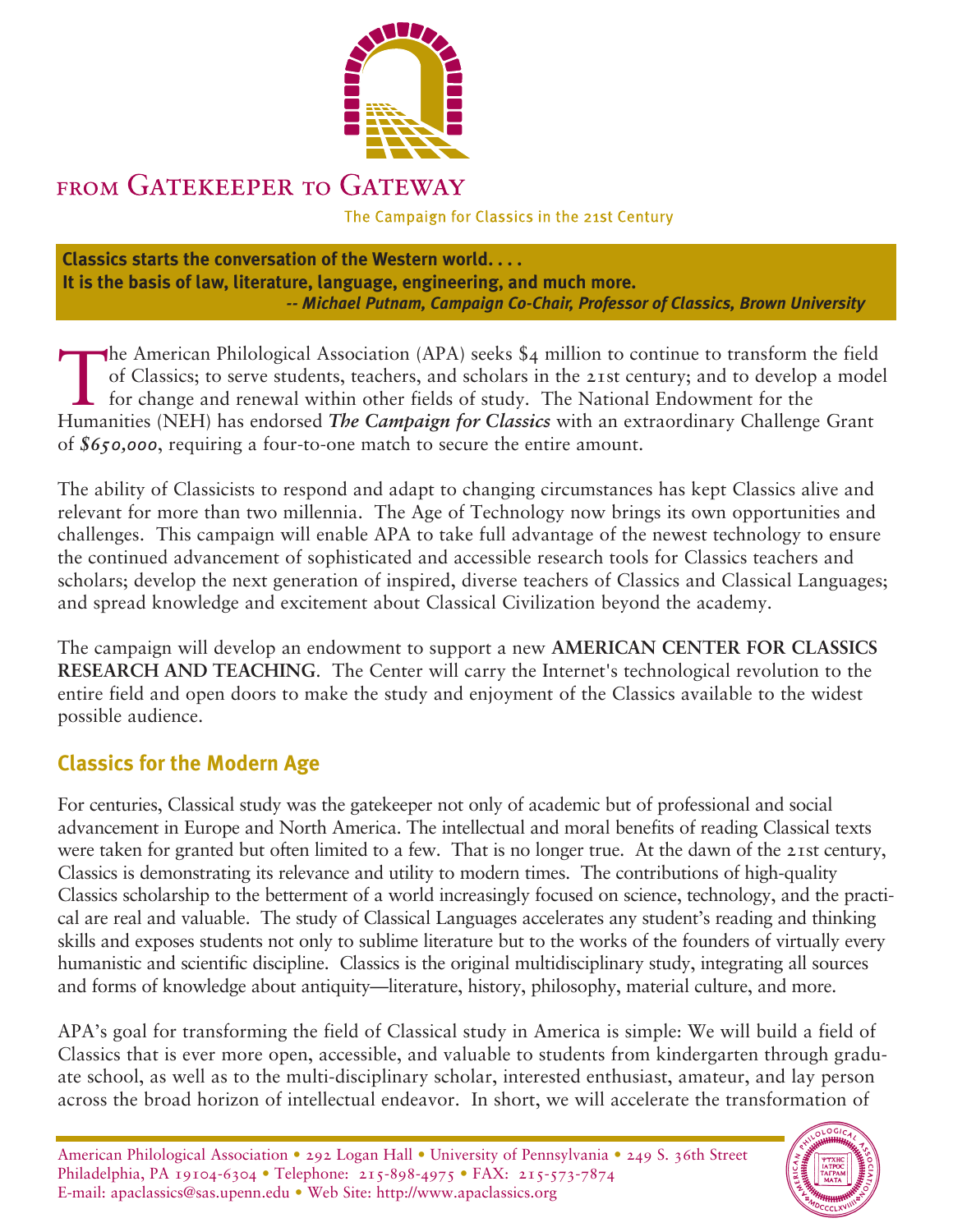

our field from the "gatekeeper" of knowledge to the "gateway" to insight, offering all the rich and rewarding world of Classics. The APA invites everyone to join our campaign who has ever studied ancient languages, texts, and civilizations; who has felt drawn to the stories of those civilizations; who may be struggling with the challenges of inspiring students; or who is concerned that the next generation have the intellectual and analytical skills to serve American society well in this complex century.

## **The American Center**

The aim of the **AMERICAN CENTER FOR CLASSICS RESEARCH AND TEACHING** is to make high quality information about the Classical World available in accessible formats to the largest possible audience by using technology in new and exciting ways. Your support will enable the American Center to:

- Create sophisticated and accessible research tools for Classics teachers and scholars
- Develop the next generation of inspired, diverse teachers of Classics and Classical Languages
- Support wider public understanding and appreciation of Classical Civilization

The APA is, first, a collection of scholars; so, its ambitions for Classics begin with its important role in *l'Année philologique*, a multi-office international project that produces the essential bibliographic resource in the field. The APA manages the American Office of this project at the University of Cincinnati. This campaign will connect that resource with the capabilities of APA's home office at the University of Pennsylvania and the commitment and expertise of its many volunteer leaders - outstanding Classicists at colleges, universities, and schools around the world - to create the Center. The Center will be composed of the combined activities of these institutions, manifest in a virtual "place" on the Internet that will provide information for all who care about Classical Antiquity in the format that is most useful to each one. The campaign will enable the APA to develop and support a new **Digital Portal** for Classics research and teaching, to nurture the **Next Generation** of Classics teachers and scholars, and to generate **Public Programs** that make Classics an inspiration to all.

*We seek initial endowment funding of \$2 million for the Digital Portal to (1) sustain the American Office of* l'Année philologique*, the essential international bibliographic resource in Classics, and (2) develop* l'Année *as the core of an accessible digital resource.* The Digital Portal will guide users to full texts of articles, dissertations, and books; images of original source materials and interpretive guides to their use; interactive maps of the ancient world; photographic images, video and audio productions relevant to Classical Studies; model curricula and syllabi; extended bibliographies and information resources of particular value to secondary school teachers; study guides; opportunities for interaction; reviews of teaching materials; opportunities for online publication; links to other reliable sites; and other tools for effective research and teaching in an electronic age.

*We seek initial endowment funding of \$1.5 million for the Next Generation to ensure that an inspiring, well trained teacher is available for every school and college Classics classroom.* Our Next